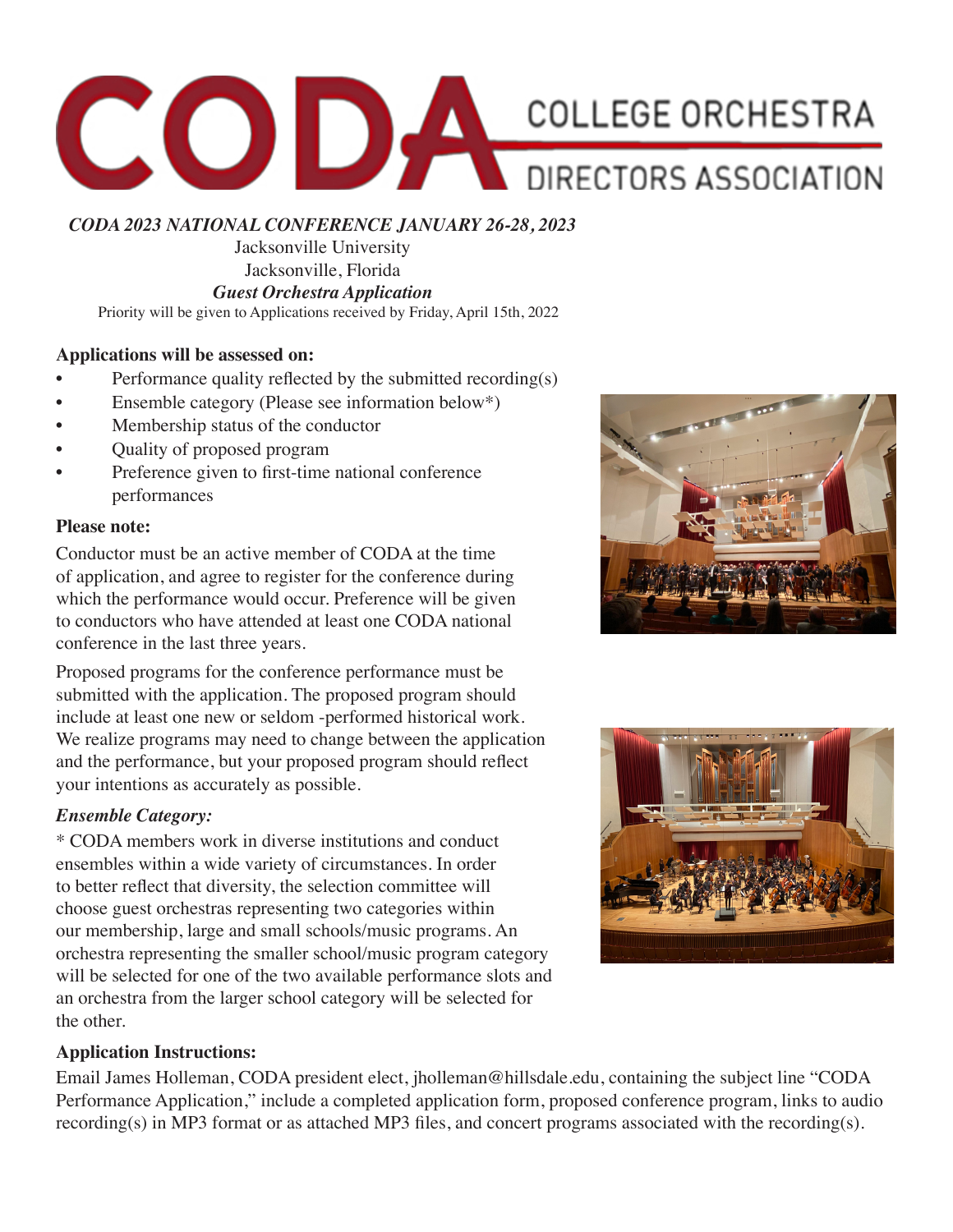## **APPLICATION FORM**

**Name of the Institution:**

**Name of the Orchestra:** 

**Name of the Conductor:** 

**Conductor's Email Address:** 

T**o ensure your application may be considered in the proper category, please provide the information indicated below:**

**Name of your organizational or academic unit (For example: Conservatory of Music, School or College of Music, Department of Music, Division of Music)**

**Total student enrollment at your institution** 

**Number of undergraduate music majors** 

**Number of graduate (or post-bac) music students** 

**Total number of music faculty** 

**Number of tenured/tenure-track (or full-time) music faculty** 

**List all music degrees granted by your institution (For example: BM, BME, BMA, BA, BS, MM, MA, MS, DM, DMA, PhD, etc.)**

**Number of members in the orchestra for which you are making this application** 

**Percentage of undergraduate music majors in your orchestra** 

**Percentage of graduate (or post-bac) music students in your orchestra** 

**Percentage of community members in your orchestra** 

**Number of music faculty who perform as permanent members of your orchestra** 

**Number and size of any other orchestras at your institution (Do not include ensembles drawn exclusively from within the membership of the orchestra for which you are applying.)**